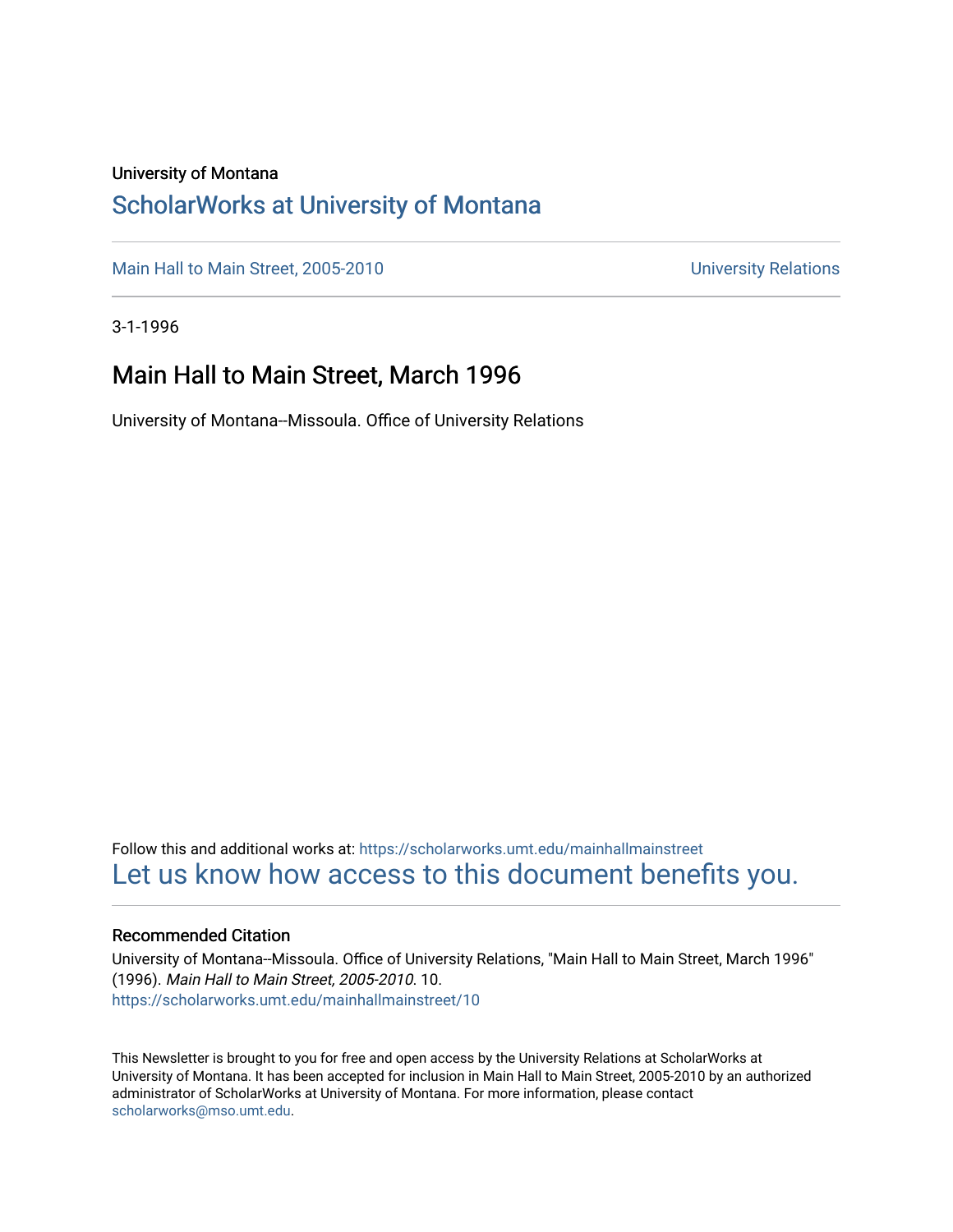

# Missoula scores symphony orchestra with campus-community partnership

F sity of Montana and Missoula<br>orchestrated a partnership to<br>make beautiful music for the entire<br>community to eniov. orty-one years ago, The Univer sity of Montana and Missoula orchestrated a partnership to community to enjoy.

and community give Missoula an orchestra that rivals that of any town its size, says Joseph Henry, the orchestra's conductor and a UM associate professor of music.

Founding conductor Eugene Andrie



**The orchestra is under the expert hand of music directorJoseph Henry**

Today the harmonious results of that collaboration can be heard when the Missoula Symphony Orchestra takes to the stage of the Wilma Theatre to perform five programs each year during its October to May season.

The combined musical forces of campus

recognized that UM needed to provide a performance outlet to attract quality faculty to its music department. The University has always provided the orchestra's conductor and many of its principle players, says Caralee Blair, the symphony's executive director. About half of the orchestra's 80 members are either UM students or employees.

"Clearly, in the 41 years, it has always been a collaborative effort—community,

faculty and students," Blair says. Henry conducts the orchestra, while

Assistant Professor Margaret Baldridge serves as concertmaster. Almost every music department faculty member has a hand in the symphony, says Henry, who has served as the orchestra's music

director for 10 seasons. Faculty who aren't regular members of the orchestra appear throughout the year as featured performers, such as soprano Anne Basinski, who will perform in the March program, and organist Nancy

*The Missoula Symphony Orchestra & Chorale will perform with the Helena Symphony Chorale at 7:30 p.m. Saturday, March 23, and at 3 p.m. Sunday, March 24, at the Wilma Theatre. Call* 721- 31*94 fortickets.*

Cooper, who will perform in next month's concerts.

Currently, 15 UM students earn academic credits and gain valuable performance experience playing in the orchestra. The cooperative effort extends

further, the Missoula Symphony Guild provides \$3,000 in scholarships to UM music students each year and pays guest artists extra to teach master classes on campus while in town to perform.

"Many communities our size have orchestras, but not many have orchestras of the quality we have," says Henry.

The Missoula-UM collaboration, he notes, is unique: it is the only Montana orchestra with a university and community partnership.

## Community, campus leaders mark Women's History Month with UM events

**L** tures, workshops and displays<br>hroughout March to explore the hisn celebration of Women's History Month, UM will host panels, lectures, workshops and displays toric contributions of women in politics, the environment, culture andcommunity.

Presented by the UM Women's Studies Program, the following panels include women from both campus and the community who will share their research and life experiences:

• "Ecofeminism in Theory and Practice," by Cathy Zabinski, UM biological sciences adjunct research assistant professor,- Lila Cleminshaw, former UM student,- Bryony Schwan, UM graduate student in environmental studies; and Deborah Slicer, UM philosophy associate professor, 3 to 5 p.m. March 27,

Liberal Arts Building Room 243. • "Women in Politics," by state Sen. Vivian Brooke of Missoula, Rep. Jeanette McKee of Hamilton, and Laurie Zimorino, local historian, from 3:30 to 5:30 p.m. March 29, Social Science Building Room 352. "Carrying the Torch," a play commemorating women's successful struggle for the vote, will be presented after the discussion.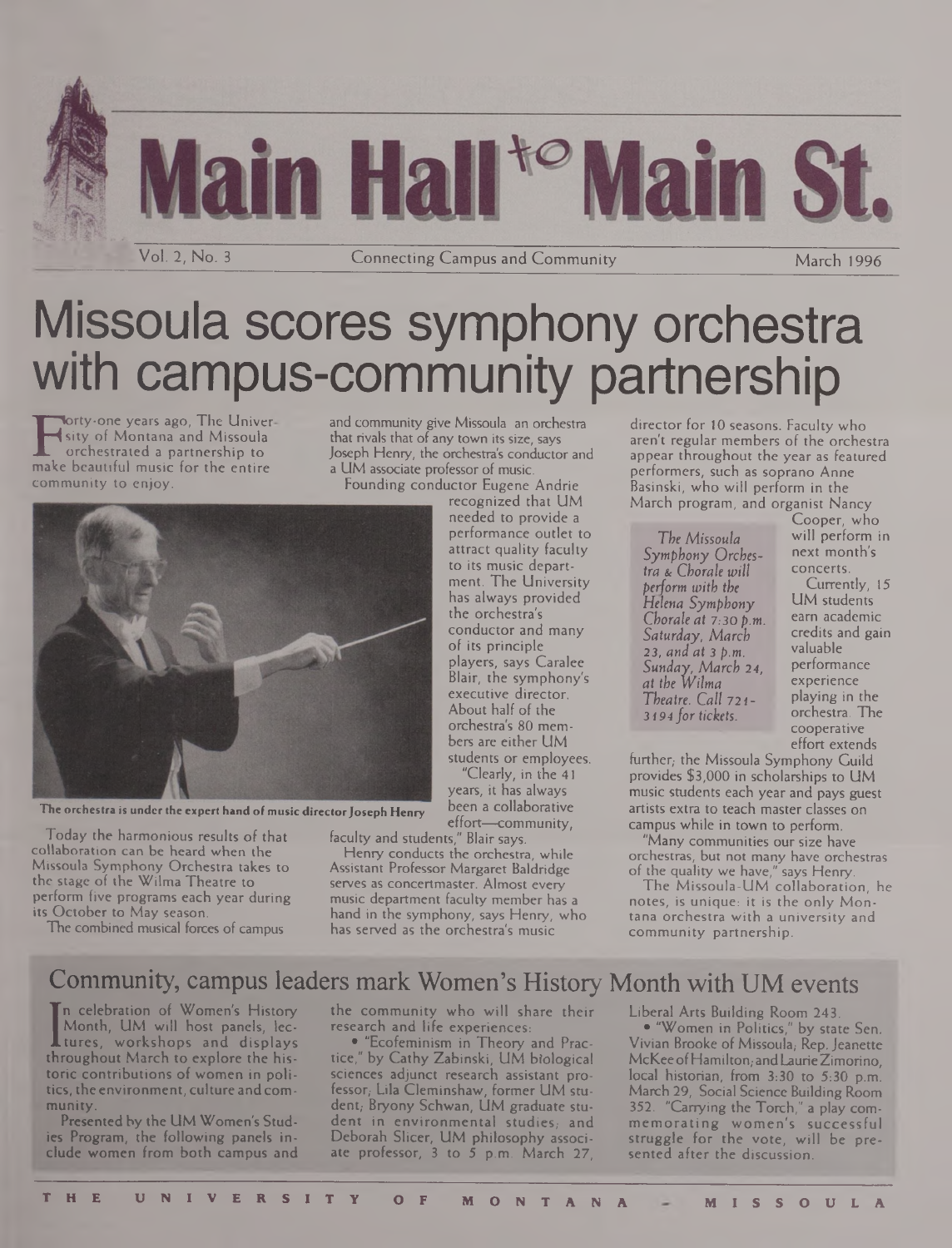## **Festival features culture, cuisine, foreign flair**

and cuisine c<br>the annual UM<br>international ail around the world in half a day by sampling the culture and cuisine of other nations at

International Festival and Food Bazaar this month on campus. Whet your appetite for International Month activities



on campus in April by attending "World Cruise '96" from <sup>1</sup> to 5 p.m. Sunday, March 31, in the University Center Ballroom and Montana Rooms. This year's cruise ship theme will take guests to more than 25 foreign nations represented by UM's International Student Association and members of the Missoula community.

The public event will feature sample sizes of ethnic foods served by people in native dress from all corners of the world. Food items vary in price from 50 cents to \$2.

Dancing, music and children's activities from foreign countries will be presented throughout the afternoon.

Among the countries represented will be Argentina, Sri Lanka, Spain, Thailand, India, Nepal, Indonesia, Pakistan, Taiwan, Finland, France, Malaysia, Russia and Japan. Community organizations that will participate include the Sons of Norway and the Jeannette Rankin Peace Resource Center's Global Village World Crafts.

The Western Montana Returned Peace Corps Volunteers and the Friendship Force of Western Montana will be among the community groups with information booths. Representatives of UM's Office of International Programs and Department of Foreign Languages and Literatures also will provide information about their programs.

Admission is \$1 for adults, free for children under 12.

International Month on campus kicks off at noon Monday, April 1, in the University Center Atrium, with a welcoming address by President George Dennison, introduction of visiting scholars and students, and live entertainment.

## **Crisis brings out Missoula's best**

*by President George Dennison*

 | 'ne University community suffered <sup>a</sup> devastating loss last month when student and distance runner Ryan Cross drowned in an irrigation canal near campus. From this tragedy came a reminder of how the Missoula community pulls together in time of need. The phrase "neighbor helping neighbor" comes to mind when <sup>I</sup> think of the efforts displayed by so many agencies and individuals. Almost 100 people became involved somehow in the search for Ryan.

Rescuers from the Missoula fire and police departments and the Missoula County Sheriffs Department were on the scene within minutes of receiving a call for help early on the morning of Feb. 10. They remained there continuously for five days. By daylight, volunteers from Search and Rescue scoured the icy waters of the canal for Ryan's body. To quote Sheriff Doug Chase, city firefighters kept an all-night vigil at the site so "the family would know Ryan was not alone and forgotten after sundown." Some might say they were only doing their jobs. But we at the University believe

each individual went above and beyond the call of duty, exhausting every possibility in the efforts to find this young man and bring closure for his family, friends and track teammates.

The men and women of the Missoula County Search and Rescue gave up their regular work commitments to volunteer their time. Many of them lost wages as a result.

Many others wanted to help however they could. When the owners of Food For Thought discovered that University Dining Services had been providing food and beverages daily for volunteers and law enforcement officers, they asked if they could take over that duty. The Press Box sent hot coffee and breakfast in the morning for the rescuers. Bert Bailey, a resident assistant in Elrod Hall, used his food allowance to buy Gatorade and bottled water for rescue workers.



The Missoula Rural Fire Department, the Missoula County Airport, the Montana Department of State Lands and the Montana National Guard pitched in, even though the site was not within their jurisdictions. Lloyd Twite of Missoula and his son, Scott, delivered a front-end loader without charge. L.S. Jensen Construction had a backhoe, complete with operator and observer, at the site for more than two days. Bretz RV Center and the City of Missoula cleared ice from boat ramps so boats could be launched for the river search.

Help even came from outside Missoula. The Ravalli County Search and Rescue sent 10 members to relieve Missoula County's Search and Rescue after its four days of hard work.

Isn't it unfortunate that it takes a tragedy to remind us of our concern for each other's welfare? This situation demonstrates, nonetheless, what is exceptional about our community and our nation. More than 160 years ago the French social and political analyst, Alexis de Tocqueville, visited this country and observed something about the American people that he did not see in other countries: a spirit of volunteerism, reflecting what he called "habits of the heart." He said: "America is great because her people are good. When her people are no longer good, America will no longer be greatl"

The people of Missoula have once again demonstrated what a great community of caring people we are. We at the University are proud to be a part of the Missoula community.

## **Newsletter, photographs win regional awards**

**MUM's photographer won Gold<br>Council for Advancement and Support**<br>of Education's District VIII luried ain Hall to Main Street and UM's photographer won Gold Awards in the 14th annual of Education's District VIII Juried Awards competition last month.

Todd Goodrich, photographer for University Communications and Sports Information, won a Gold Award for a photo of an American Indian boy published in the 1995 President's

Annual Report. Goodrich also won two Bronze Awards for photos that appeared in the Montanan and on the cover of the 1995-96 campus telephone directory.

CASE District VIII is comprised of professionals in fund-raising, alumni associations, communications, government relations and student recruiting services at educational institutions in Montana, Idaho, Washington, Oregon, Alaska and four Canadian provinces.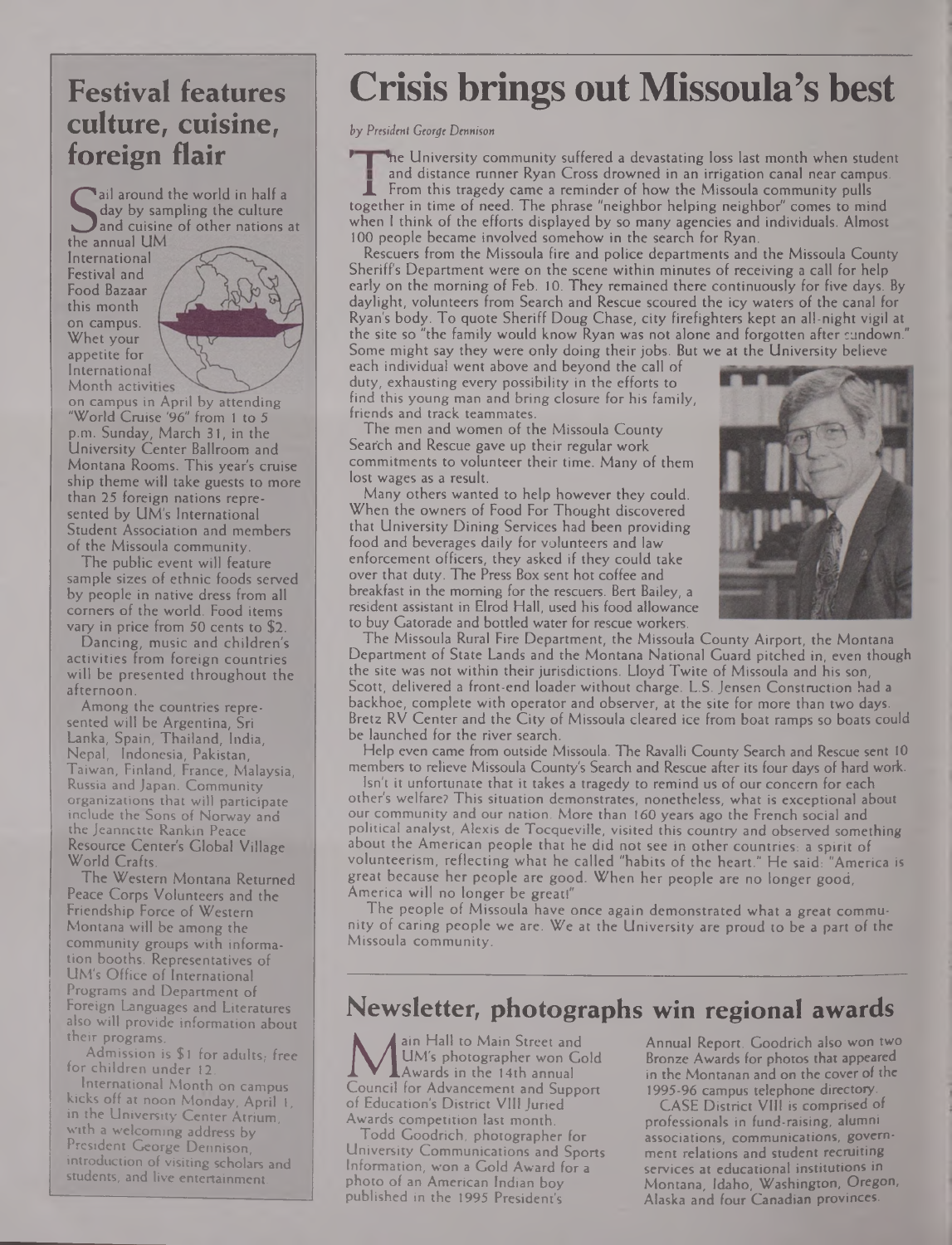

#### **Bromenshenk's Bees—**

Imagine...honey bees sounding the alarm on environmental pollution. The buzzing insects pick up pollutants as

they fly through the air. Moni- • toring bees is one of the most efficient ways to sample the environment, says Jerry Bromenshenk, UM entomologist and biological sciences professor. Like a canary in a coal mine, bees can warn of environmental hazards before humans can detect them.



**Bromenshenk and bees**

"We've found out that because bees have fuzzy bodies, little branched hairs and electrostatic charges; they're really actually little electrostatic flying dust mops," says Bromenshenk, whose work has earned him a permanent spot in the Smithsonian Institution. To find out more about bees and their benefits to environmental studies, tune in to Imagine That! on KUFM/KGPR Montana Public Radio at 9 p.m. Sunday, March 17.

**Ethics Expert—**Deni Elliott, professor of ethics in public affairs at UM's Maureen and Mike Mansfield Center, was the sole North American representative invited to address an international media conference Feb. 26- 28 in Ghana. She spoke about journalistic accountability and journalistic freedom in her speech, "Ethics and Professional Codes." The conference was attended by media specialists from west Africa, Europe and North America.

**Free Foreign Flicks—**UM's Department of Foreign Languages and Literatures features free movies for the public on Tuesdays through April 9 for the "Spanish Film Festival IV: 100 Years of Spanish Film" and "Le Festival du Film Francais 1996." Spanish films are "Mujeres al Borde de un Ataque de Nervios ," March 19; "El Viaje a

I

Ninguna Parte ," March 26,- "Jamon, Jamon," April 2, and "Belle Epoque," April 9. The films will be shown at 7:30 p.m. in Journalism Building Room 304,

except the March 26 film, which will be shown in Liberal Arts Building Room 243. French films are "Divertimento," March 19, "Van Gogh," March 26, and La Discrete," April 2. The films include English subtitles and will be shown at 7 p.m. in Social Science Room 352.

**Broadcast Director—** William Marcus has been named director of UM's Broadcast Media Center, making permanent the post he has held as acting director for more than two years. Marcus was selected from a national field of 32 applicants. He has worked for the center since he graduated from UM in 1974.

**Enrollment Up—**UM enrollment set a new spring semester record with a head-count of 11,380 and a significant increase in the number of credits taken by students. While head-count enrollment increased slightly from last spring's 11,363, the full-time equivalent (FTE) enrollment jumped from 9,791 in spring 1995 to 10,045 this semester.

President George Dennison said the increase of 254 FTE represents an average increase of nearly half a credit in students' course loads, which reflects the success of the University's recent efforts to help students graduate in four years. Spring enrollment figures include UM's College of Technology, which posted a head-count of 640 this semester.

**Classic Theater—**Take a journey of struggle and triumph with the UM Department of Drama/Dance's stage presentation of John Steinbeck's classic story, 'The Grapes of Wrath,

Tuesday \_\_\_ through Saturday, March 19-23 IT and 26-30.<br>Perfor-



mances begin at 8 p.m. nightly with a 2 p.m. matinee on Saturdays at the Montana Theatre in the Performing Arts and Radio/Television Center.

Tickets are \$ 10 general and \$9 students and seniors. Call the box office, 243- 4581, weekdays from 11:30 a.m. to 5:30 p.m. for reservations.

**Extended Study—**Break the traditional summer school mode and hike the Bob Marshall Wilderness, explore the Anasazi ruins of southern Utah or take in the Shakespeare Festival in Oregon while earning academic credits. UM's Center for Continuing Education offers field courses and short courses throughout the summer for teacher professional development and community interest. The course catalog will be available at the end of March. For a free catalog, call 243-2900 or write: UM Center for Continuing Education, The University of Montana, Missoula, 59812.

**Leading Teachers—**UM English



Professor Beverly Ann Chin became president in November of the **125,000-member** National Council of Teachers of English. Chin is the first Montanan and the first Asian American to lead the organization. NCTE is the

world's largest subject-area organization. Its members are primarily teachers and supervisors of English language arts programs from kindergarten through university.

**Late Break—**For the first time in recent memory, UM and Missoula public schools will take their spring breaks together, April 8 to 12. Next year, public schools will honor UM's traditional spring break in March.

**Student Scientists—**The public is invited to see the work of tomorrow's scientists at the 41st annual Montana Science Fair April 15-16 at the Harry Adams Field House. More than 400 entries are expected from Montana students in grades six through 12. The UM-sponsored fair is funded by the UM Excellence Fund and the Missoula Exchange Club. Top high school winners will be sent to the International Science and Engineering Fair in Tucson in May.